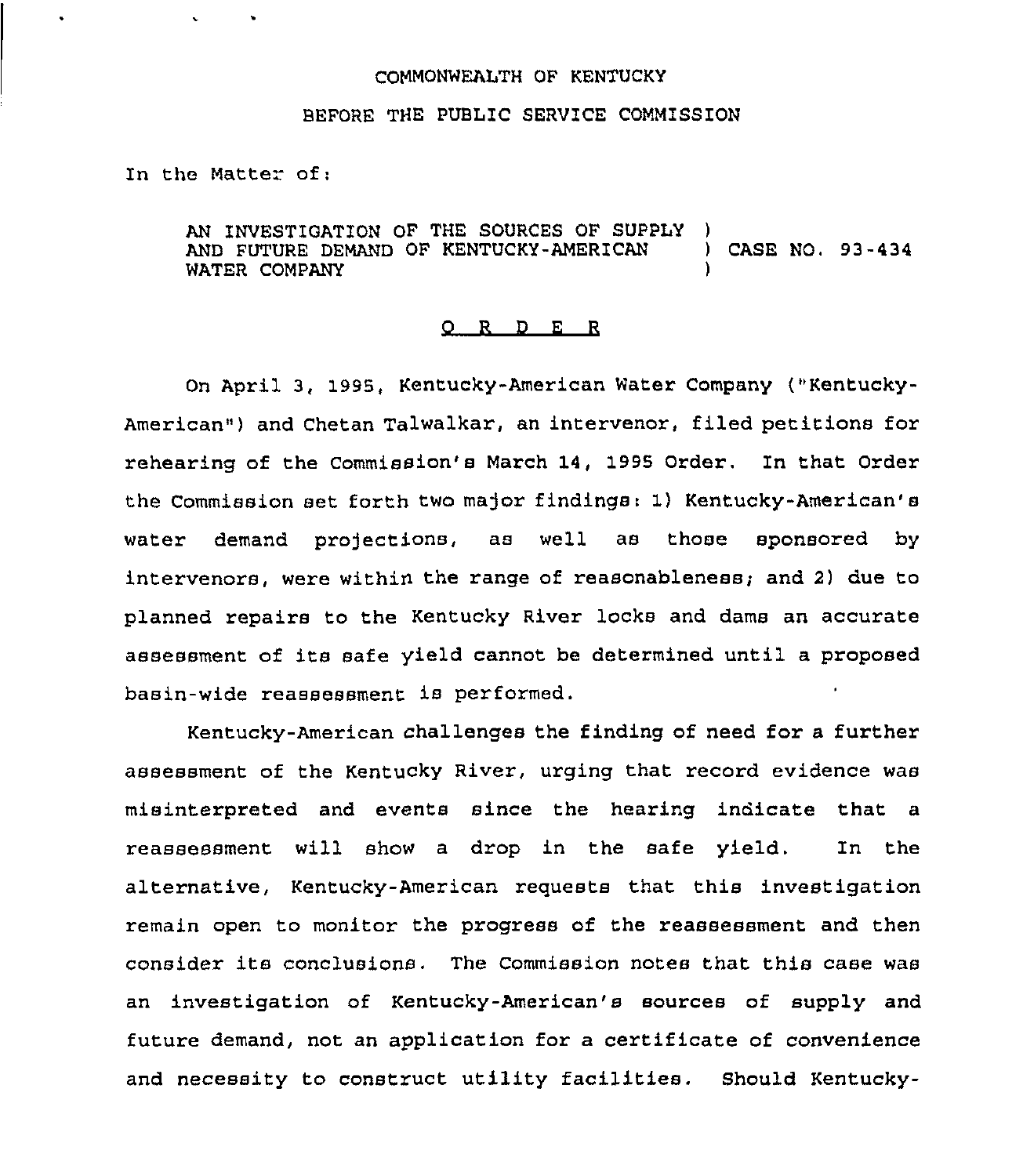American believe that sufficient evidence exists to demonstrate the need for a supplemental source of supply, authority to construct can be requested at any time by filing an application under KRS 278.020. Although considerable time, effort and resources have already been expended by all parties, keeping this investigation open to review a study projected to be completed by mid-1996 does not appear to be disadvantageous to any party.

Talwalkar's petition does not challenge the finding that a basin-wide reassessment of the Kentucky River is needed. Rather, he requests clarification or deletion of four findings relating to the Commission's discussion of demand projections. First, he challenges the finding, at page 5, that, "[A]11 of the demand pro)ections in this case indicate a supply deficit under <sup>a</sup> drought of record scenario. . . ." Talwalkar argues that the demand projections set forth in Attachment <sup>A</sup> to his testimony were not intended to be his pro)ectlons of demand but merely an attempt to point out and correct errors in Kentucky-American's projections. He claims that if he were to project demand, he would utilize a different methodology.

The Commission finds this argument to be a distinction without a difference. The decision in this case must be based on the evidence of record, not speculation on the demand that might have been calculated or the methodology that might have been used. The fact remains that the demand projections set forth in Talwalkar Attachment A, representing corrections of Kentucky-American's

-2-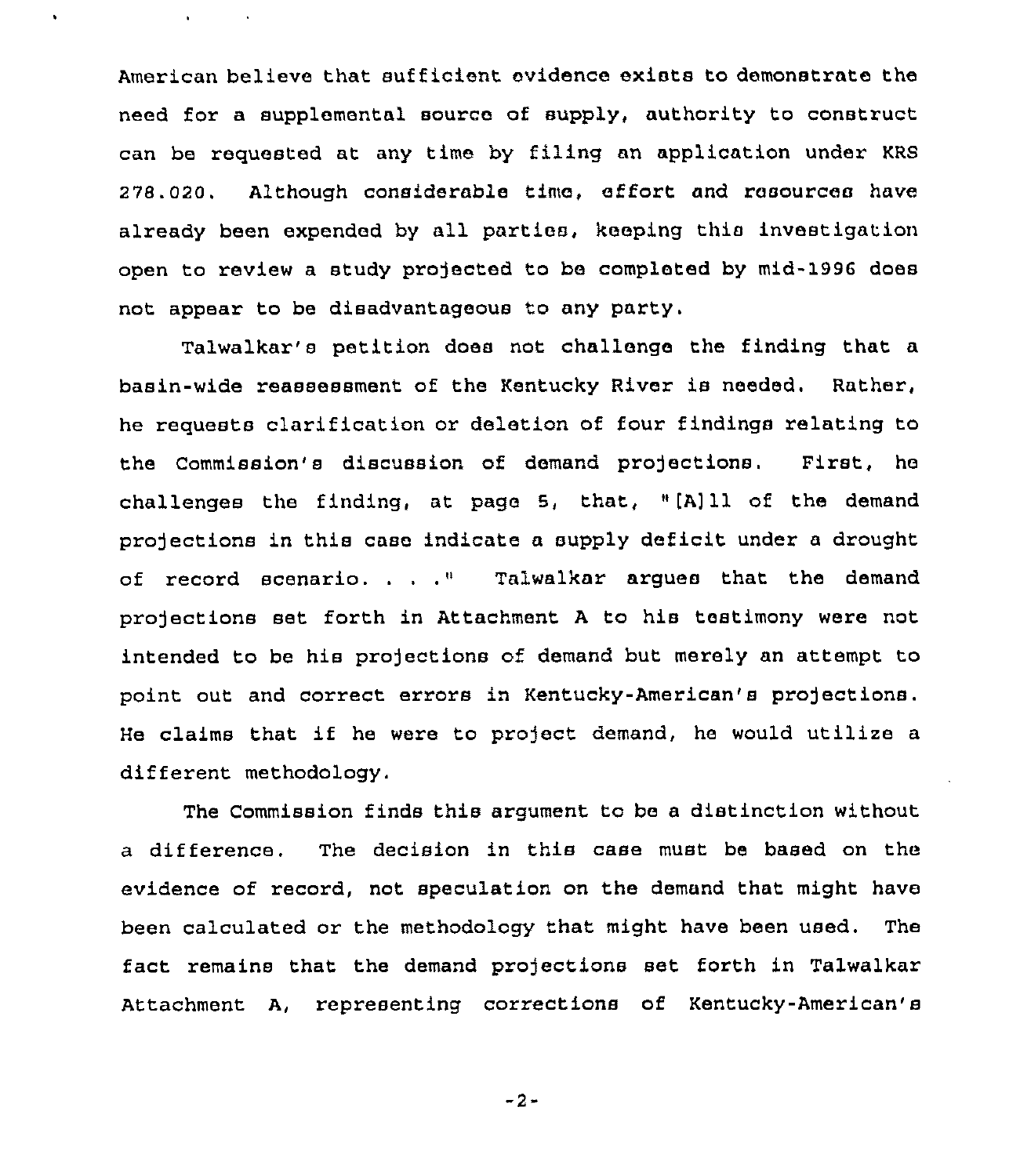forecast, are within the realm of reasonableness, as are the demand projections submitted by others.

 $\mathbf{v} = \mathbf{v} \times \mathbf{v}$  .  $\mathbf{v} = \mathbf{v} \times \mathbf{v}$ 

 $\bullet$ 

Talwalkar also claims that none of the demand projections can show a supply deficit because the Commission concluded that the safe yield of the Kentucky River cannot be accurately determined, Clearly, the Commission did conclude that a determination of the need for a supplemental source of supply must await a renewed assessment of the Kentucky River. However, the record is equally clear that the Harza Engineering assessments of the Kentucky River demonstrate that during a drought of record a supply deficit will exist under all of the demand projections submitted in this case. Until the Kentucky River is reassessed, the demand projections must be reviewed in light of the river's currently known yield.

Second, Talwalkar objects to the finding that Kentucky-American's demand forecasting methodology is "state of the art," arguing that it is not mathematically sound enough or robust enough for that designation. He supports this argument by citing <sup>a</sup> number of the forecast inputs which he claims are understated, excessive or inconsistently applied, Such criticisms are not new; they mirror those set forth in hie direct testimony.

As the trier of fact, it is the Commission's role to weigh the evidence and make findings of fact. In performing this role, the Commission determined that Kentucky-American' demand projections were within the realm of reasonableness and were produced by a state of the art methodology, Talwalkar has cited nothing to persuade as to the contrary.

 $-3-$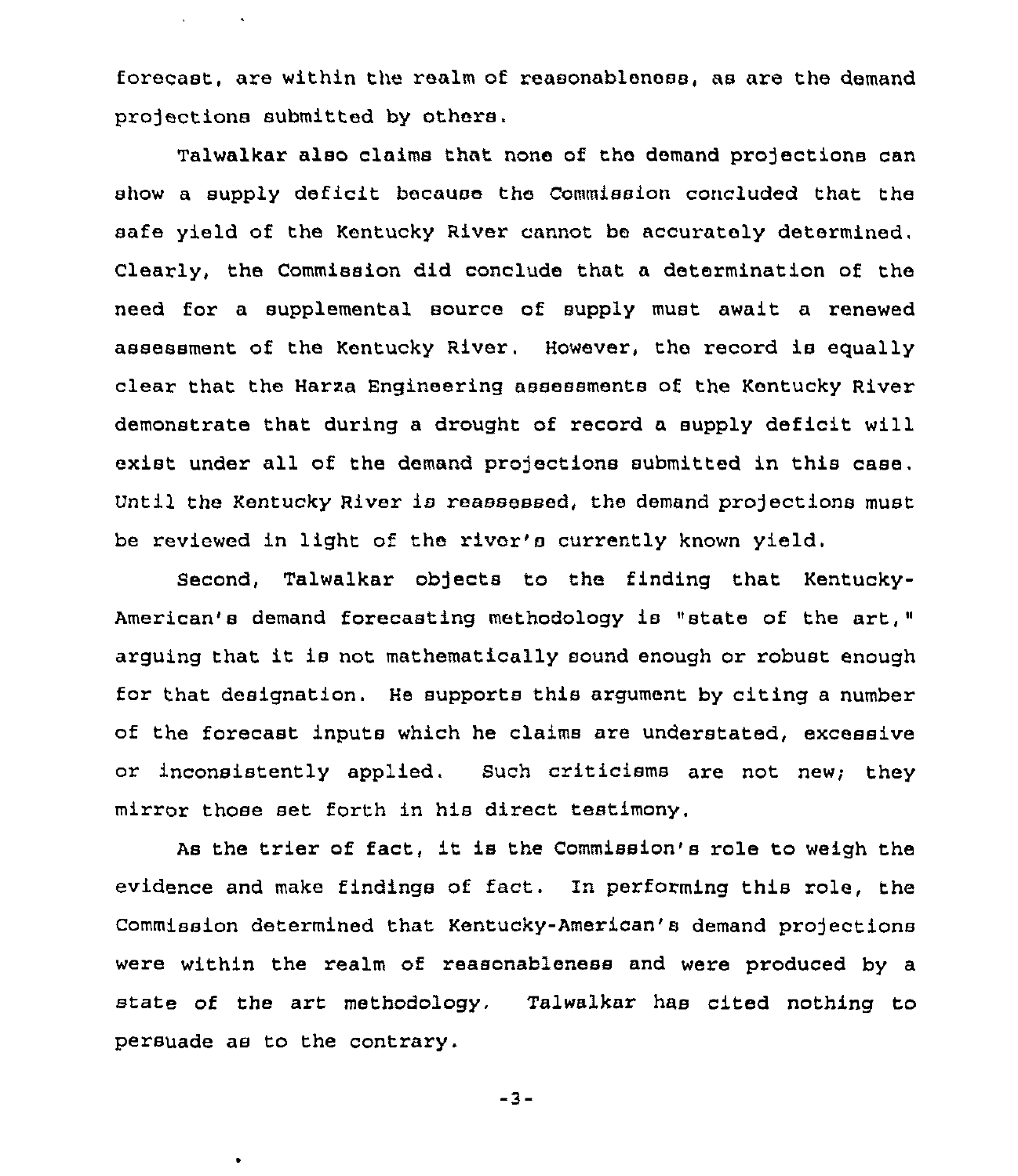Third, Talwalkar seeks deletion of the finding that the industrial class has <sup>a</sup> 0.0 elasticity based on its indication that all available consorvation moasuros have already boon adopted, The request is basod on a claim that no record evidence exists to support the finding. To tho contrary, Kentucky-American presented credible evidence on this issue, Naumick Direct Testimony at 10, and the Commission was persuaded to ao find. Tho absence of more detailed information rogarding industrial customer interviews does not render the evidonco any loss credible.

Fourth, Talwalkar challenges tho finding that the potential reduction in outdoor water uso by single family rosidential customers is not significant, oven though it has <sup>a</sup> greator elasticity of demand than indoor use, because outdoor use accounts for only 15 percent of single family residential use. He claims that since the 15 percent figure represents total annual average, not peak day avarage, there is a significant potential to reduce the maximum day or summortime peak demand.

The Commission well recognizes the need for Kentucky-American to reduce its maximum day demand sinco this is what is driving the need for additional water treatment capacity. However, the need for a supplemental source of supply is not based on daily peak demand but, rather, average day demand over a period of 183 days, which is the projected length of a drought. Reducing peak day demand will have little impact on average day demand over a six month period.

 $-4-$